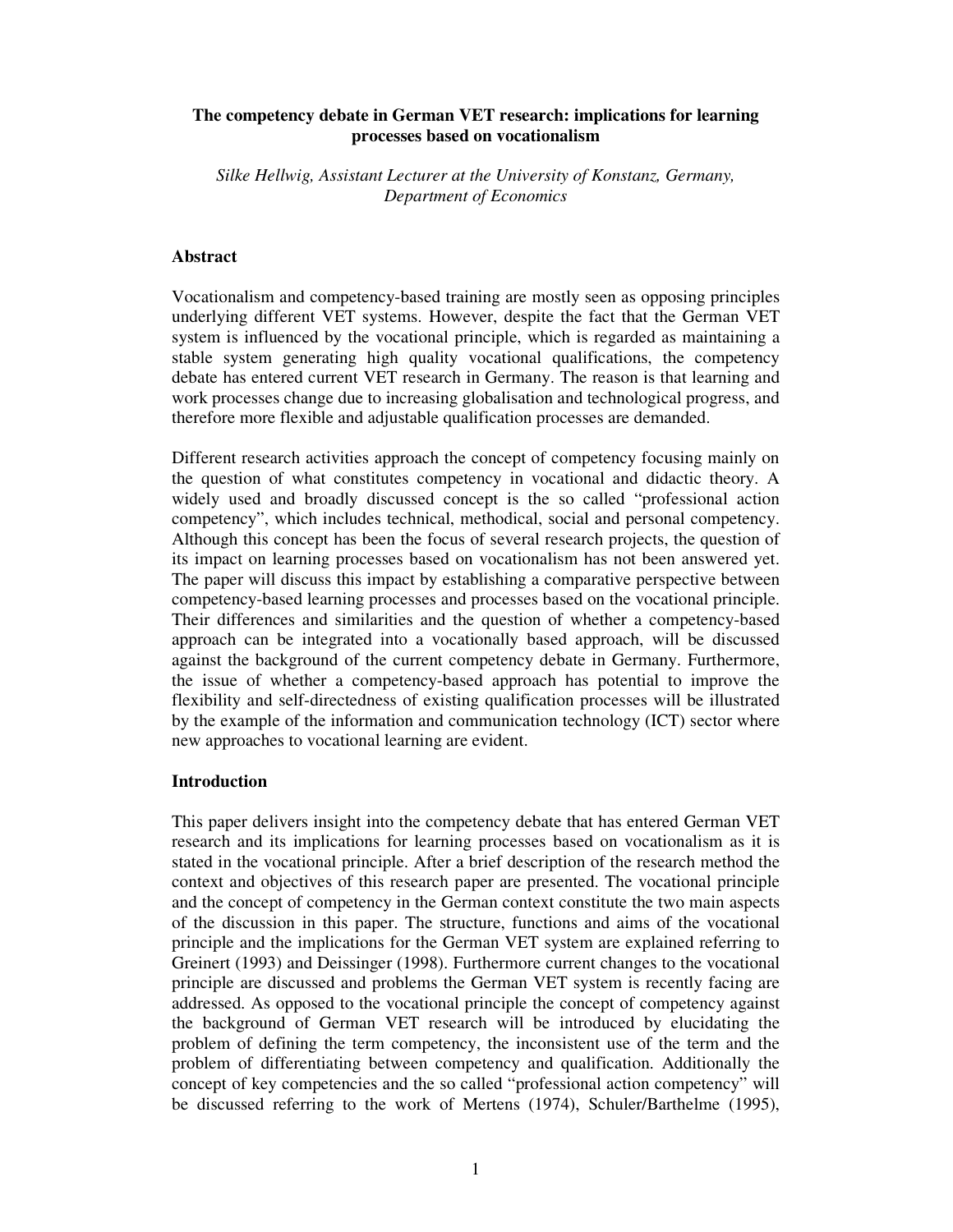Erpenbeck/Heyse (1996) and Belz/Siegrist (2000). To illustrate how competencybased approaches to learning are discernable in German VET examples from the ICT sector, where new forms of vocational training courses and qualifications have been introduced, will be provided. This will be based on the work of Borch/Schwarz (1999), Müller/Häussler/Sonnek (2000) and Petersen/Wehmeyer (2001).

# **The study**

This paper is part of a comparative study concerning the German and the Anglo-Saxon VET systems. The study is carried out on three levels, the macro, meso and micro level. On the macro level the political and organisational frameworks of the German and Australian VET systems are compared, whereas on the meso level didactical and curricular guidelines are depicted. On the micro level the comparison focuses on the realisation of political, organisational, didactical and curricular guidelines as regards learning processes. Comparative criteria are developed on all three levels to provide the basis for a systematic comparison of the different systems. The research objective is to discover the differences and similarities of VET systems that are often considered as being opposites due to different underlying philosophies namely the vocational principle and competency-based training. Both concepts have been discussed and criticised separately in various research projects, however the question of what can be learned from the other system is often disregarded. Thus the systematic comparison does not only contribute to a better understanding of VET systems. It rather depicts the question of revealing chances and limits to enhance one's own system and of finding solutions to current problems by applying a comparative perspective.

# **Findings and discussion**

# *The vocational principle*

According to Deissinger (1998, pp. 248) the vocational principle functions as a mechanism for the integration and socialisation of learners that can be defined by three aspects. First, the vocational principle structures the labour market by establishing a link between vocational qualifications and their usability on the labour market. Thus employers recruit according to respective vocations that imply information about underlying skills and knowledge of the employee. Vocations therefore function as a mechanism for the selection and allocation of workers on the labour market. Second, vocations are aligned to professional standards, which provide transparency of the vocations' comprehensive professionalism. This means that on the one hand employers can rely on employees being able to conduct work tasks professionally since they gained their qualification according to the required standards. On the other hand employees can rely on a working environment across companies that is based on their vocation and provides work requirements and conditions according to the respective standards (ibid, p. 249). Third, although vocations correspond to the requirements of a certain workplace the employability in different workplaces within one and between different companies should be provided. This is secured by the binding professional standards that are required in all learning environments where vocational qualifications are offered and acquired.

Regarding these three aspects of the vocational principle its significance for the organisation of qualification processes, work and employability is evident. Thus the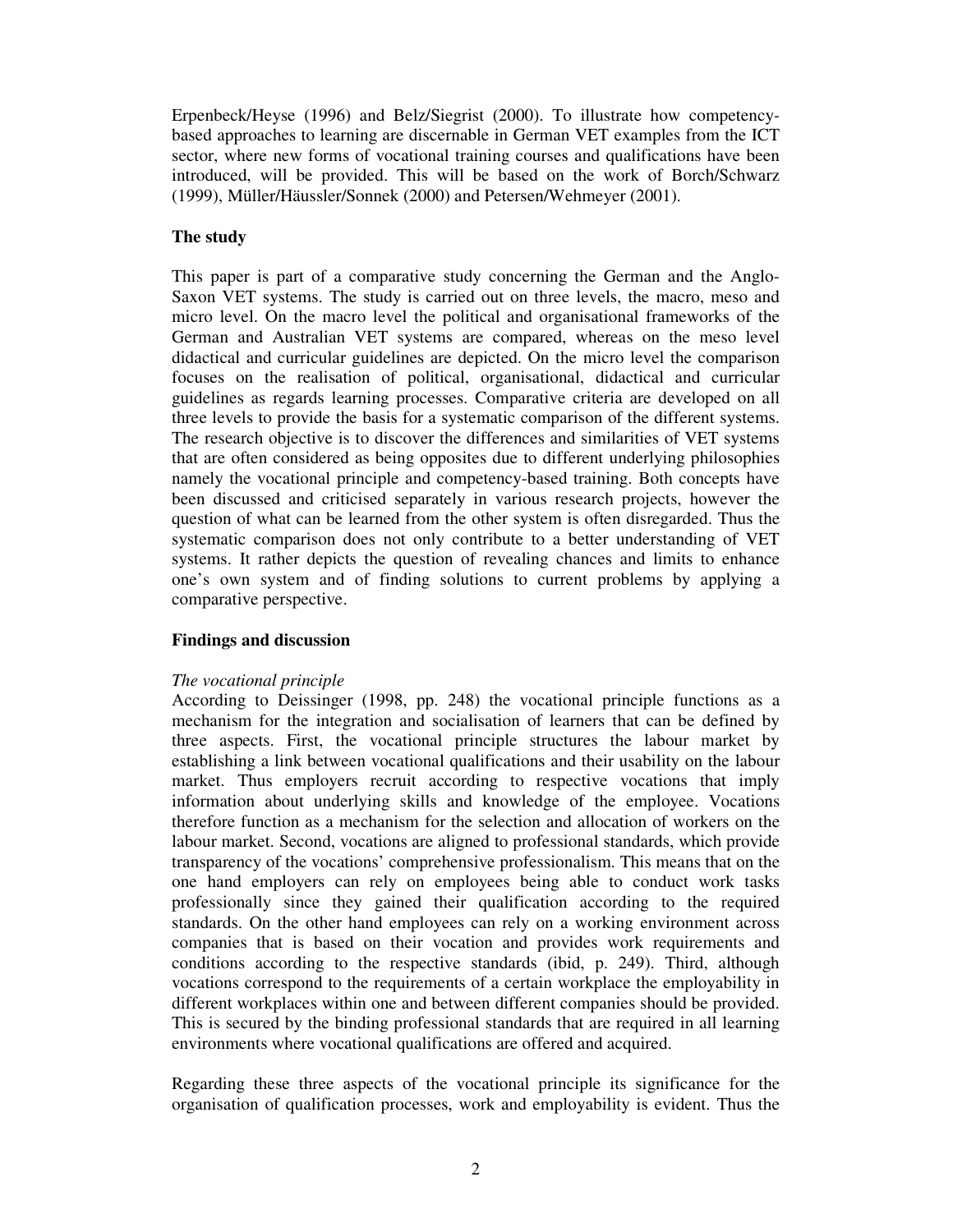vocational principle has an organisational function by defining a stable organisational and political framework on the macro level of the German VET system. On the meso level the vocational principle aims at contributing to a stable system by providing didactical and curricular guidelines for vocational learning processes (ibid, pp. 251). Thus curricula for all vocational qualifications gained in a formally regulated and accredited training course are determined and accreditation and certification processes are standardised. On the micro level the vocational principle intends to lead to standardised learning processes and qualifications aiming at vocational completeness, homogeneity and systematic procedures (ibid, p. 183). It can be concluded that the vocational principle characterises VET on all three levels and therefore increases its complexity. This is additionally enforced by the strong interdependencies between the levels of the VET system. Thus it is essential for the stability of VET to comply with the objectives of the vocational principle on all three levels. The German VET system with a strong focus on the vocational principle is broadly considered as being a stable system generating highly skilled workers with nationally and supranationally recognised qualifications. However, several economic and social factors have recently led to changes and the number of articulated problems referring to the vocational principle has increased.

#### *Current changes to the vocational principle*

Economic and social changes such as a sharp increase of the service sector challenge the vocational principle and demand new or modified qualifications. Due to changes in the organisation of work, which can be seen in a change from a vocationally based organisation towards an organisation based on work processes, new requirements emerge (Baethge, 2001, p. 51). This results in a demand of workers holding dynamic professional profiles and being able to tackle whole work processes rather than isolated tasks. Furthermore, departments defined by functions and authorities according to the "specialist department principle" (*Fachabteilungsprinzip*) are gradually replaced by multifunctional units with different centres of excellence and with a high degree of accountability (ibid, p. 52). The tasks of these units are no longer specialised in terms of vocations, but are based on customer needs and work processes (Müller/Häussler/Sonnek, 2000, pp. 11). Vocational learning processes aiming at a flexible and multi-qualified workforce are therefore no longer restricted to one vocation but rather open to cross-functional activities, tasks and work processes. The advantages of process oriented qualifications and learning are seen in an increase of innovations, in a higher degree of adaptability to market changes, in a better use of existing knowledge and more organisational flexibility (Baethge, 2001, p. 54).

#### *Problems referring to the vocational principle*

Problems of learning processes based on the vocational principle are articulated in various contexts (Deissinger, 1996; Miller Idriss, 2002; Pätzold/Wahle, 2003; Greinert, 1998 and 2004). The rigidity of learning processes based on the vocational principle is one of the main issues. Focussing on vocations rather than work processes generates a restrictive perspective, which is not appropriate for a global society and economy. Furthermore the lacking flexibility of the highly bureaucratic regulation system that is enforced by many actors and authorities on the state and federal level is exposed to fierce criticism. Thus modernisation attempts require a complex and timeconsuming procedure, which prevents the system from radical changes and defers marginal alterations. Lacking flexibility is also an issue concerning the demand for lifelong learning since the vocational principle focuses on profound initial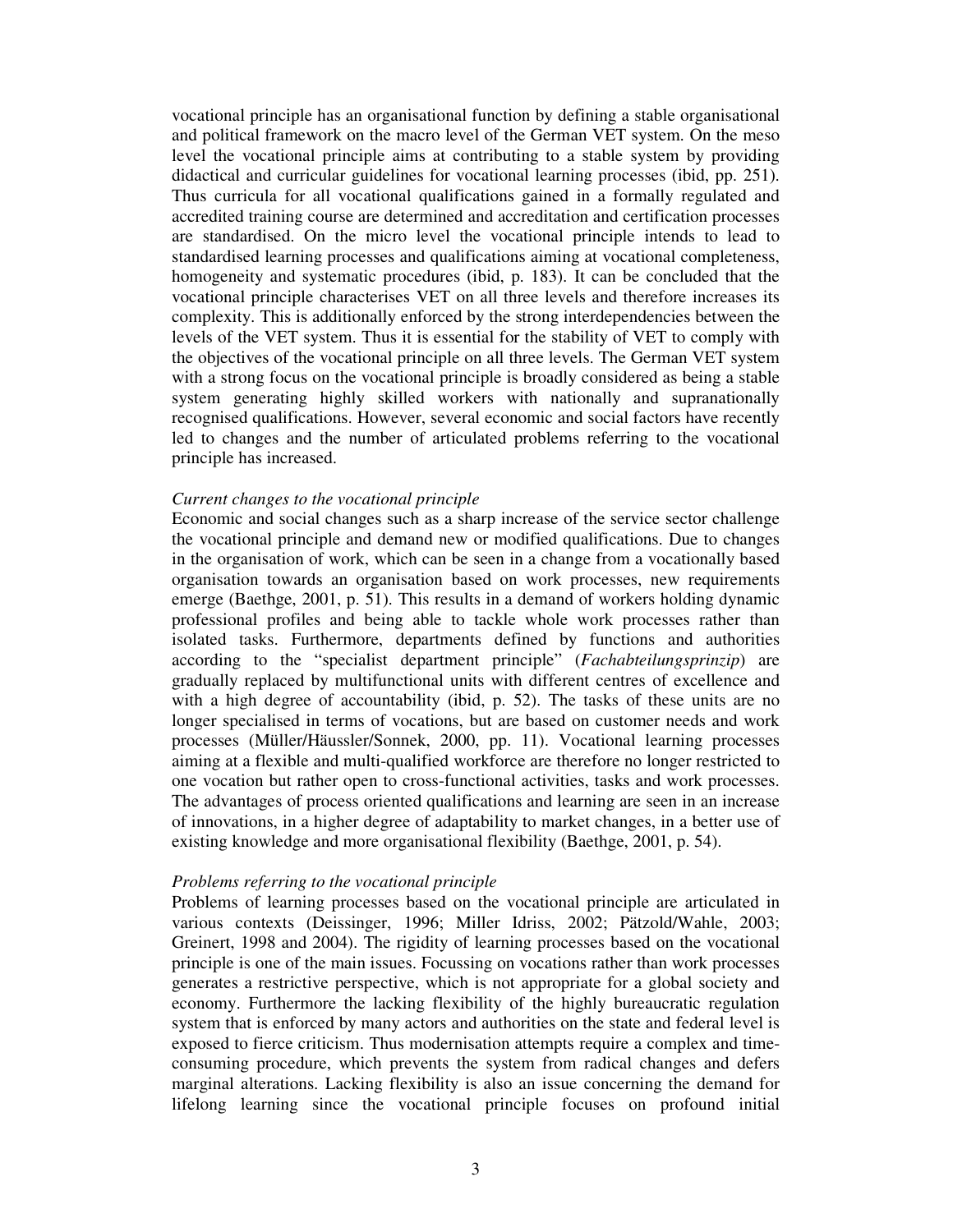qualifications that predetermine the future career pathway. The notion of a "dead end" is often associated with the German VET system due to deficits in continuing training (Baethge, 2001, p. 60). Another articulated problem of vocationally based learning processes is the constraint put on individual developments. Learning processes are formalised and standardised and thus not able to comprise individual potentials and interests. Curricula cannot be modularised and aligned individually due to formal regulations, which confine specialisation to certain vocational fields.

Looking at the various problems of vocational training four major challenges can be identified for a competitive VET system (ibid, p. 62). First, a sufficient supply of training opportunities for modern vocations must be provided. Second, training resources must be up to date with technological, structural and organisational changes. Third, the attractiveness of VET must be increased through a better transition between the vocational and academic sector. Fourth, the exclusion of young people with no or little formal education must be reduced.

In order to address these problems and challenges different reforms have been accomplished. For example an approach to modularise the rigid structures of skilled vocations has been realised by introducing a model of sequences (*Stufenmodell*) for vocational learning processes in the metal and electronic sector (Greinert, 1998, pp. 99). According to this model VET commences with a broad basis of skills and knowledge relevant across vocations and continues with skills and knowledge that are gradually narrowed and specified. Thus more differentiation and specification within existing vocations is provided. Another modernisation issue considers the introduction of key competencies that are regarded as basic elements of competitive and innovative learning processes (Belz/Siegrist, 2000, pp. 7). The first concept of key competencies can be traced back to Mertens (1974) who defines four categories of key competencies. The first category includes basic competencies, i.e. basic mental operations as a prerequisite for cognitive problem solving in different situations and contexts. Mertens (1974, pp. 41) accounts logical, critical and systematic thinking as examples of basic competencies. The second category refers to horizontal competencies that address the ability to gather, understand and work with information broadening one's horizon. The third category implies broad elements that require basic knowledge of techniques and vocationally related knowledge about measurement techniques, safety issues and maintenance of equipment. The last category includes so-called "vintage factors", i.e. the ability to gain new knowledge and to reduce knowledge deficits of former generations. Although the Mertens concept has been criticised (see for example Zabeck, 1989) it provides the basis for many other concepts of defining and categorising key competencies.

### *The concept of competency in the German context*

The competency debate came up in the German context in the early 1990s and primarily focused on attempts to define and differentiate the terms competency and qualification. Erpenbeck/Heyse (1996) for example categorise qualification as objectbased, since qualification is an objective description of external educational standards representing the requirements of society. Thus, qualifications are formally accredited and recognised certificates, which should secure the employability of qualification holders. Competency on the other hand is subject-based according to Erpenbeck/Heyse (1996), since the internal potential of an individual is primarily defined by experience, which cannot be measured by external standards. This means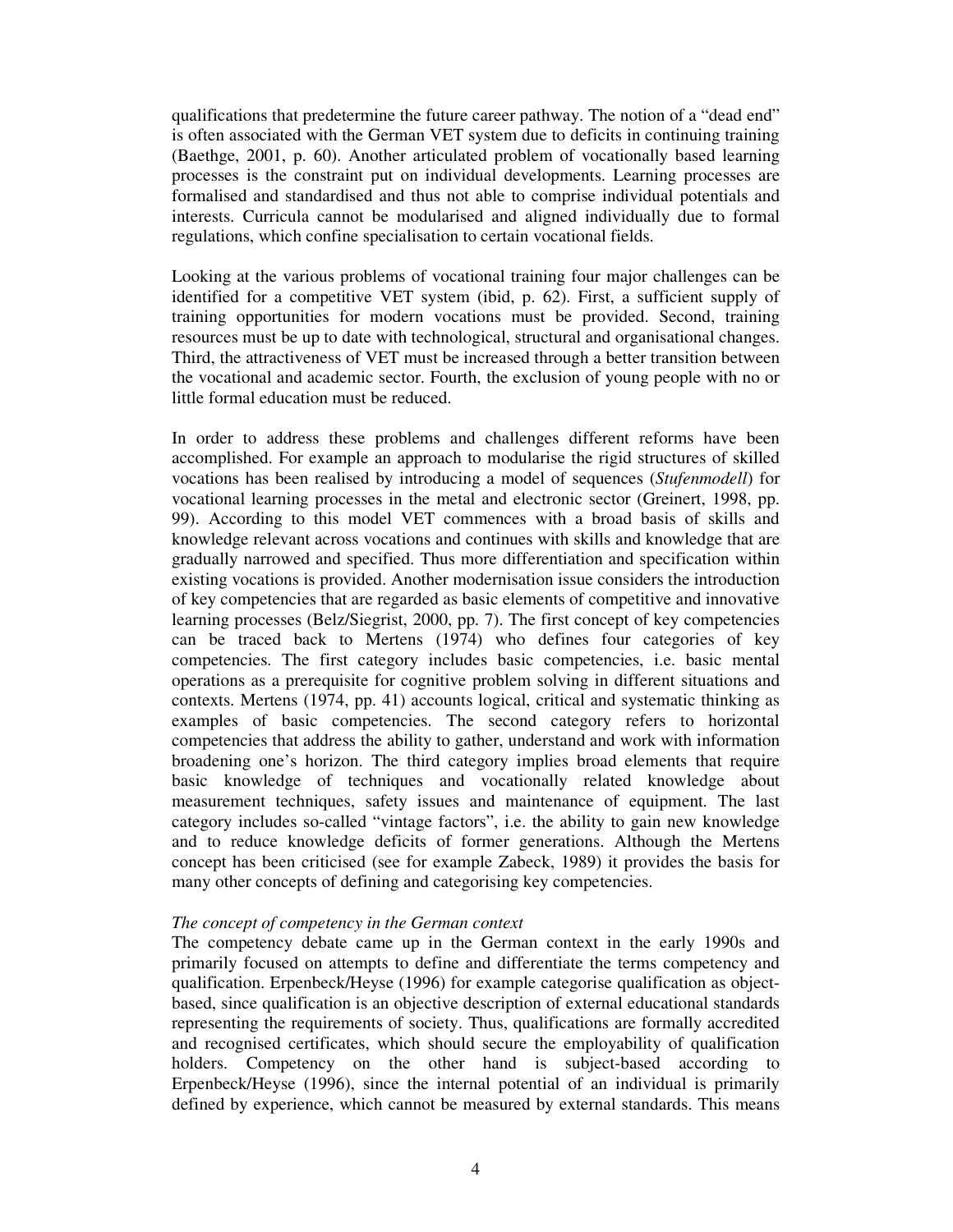that qualifications since they are externally stated in terms of required skills and knowledge can be taught, measured and certificated during vocational learning processes. Competency per se can only be measured if underpinning knowledge and skills are applied in a specific situation, i.e. an observable performance is provided. Concluding from that it can be stated that a) the performance of certain competencies in a certain working or learning context is necessary for a formal accreditation of competencies in terms of recognised qualifications and b) that the performance bridges the gap between competency and qualification.

Although this differentiation is broadly accepted the terms competency and qualification are used inconsistently and mostly not in accordance with the described criteria. Especially the term competency is increasingly being used to describe workplace and learning requirements although the term qualification might be more appropriate. Thus there is no common understanding of competency and it seems that it gradually adopts the meaning of qualification. This is enforced by several approaches, which aim at defining a complex understanding of competency. The most discussed and agreed upon approach is the concept of "professional action competency" that is regarded as a target for vocational learning processes. "Professional action competency" is determined by four components: technical competencies, methodical competencies, social and personal competencies (Erpenbeck/Heyse, 1996, p. 19). Technical competencies include practical skills and knowledge for mastering occupationally specific tasks in the workplace. Methodical competencies describe procedural skills and knowledge as well as the ability to apply relevant working methods and techniques in different contexts. Belz/Siegrist (2000) specify methodical competencies by defining them as problem-solving skills, as an analytical and systematic approach to work tasks, as the ability of structuring and classifying new information and as the ability of developing and realising work and thought processes. Social competencies are defined as skills that are required for communication and cooperation within social interactions. Schuler/Barthelme (1995) specify social competencies by distinguishing between direct and indirect social competencies. Direct social competencies include the ability to coordinate, to solve conflicts and to work in teams, whereas indirect social competencies address empathy, sensibility and interpersonal flexibility. The last components in the concept of "professional action competency" are personal competencies, which describe attitudes, value judgements and motivation as well as self-organisation, self-reflection and self-respect.

In order to make the concept of "professional action competency" feasible criteria for each component must be defined. From stated criteria (see for example Erpenbeck/Heyse 1996) it can be concluded that the more specified the criteria are the more parallels between the components can be identified. For example one criterion as regards technical competencies is the organisation and structuring of practical knowledge and skills. This requires methodical competencies for the selection and evaluation of the appropriate technique as well as social competencies since decisions require the consent of team workers and other experienced workers. Personal competencies are also necessary for the decision-making process and for the successful application. Regarding all other criteria for the four components that define "professional action competency" two conclusions can be drawn. First, the more precisely the criteria are determined the more complex becomes the concept per se. That means the lines between the four components gradually vanish and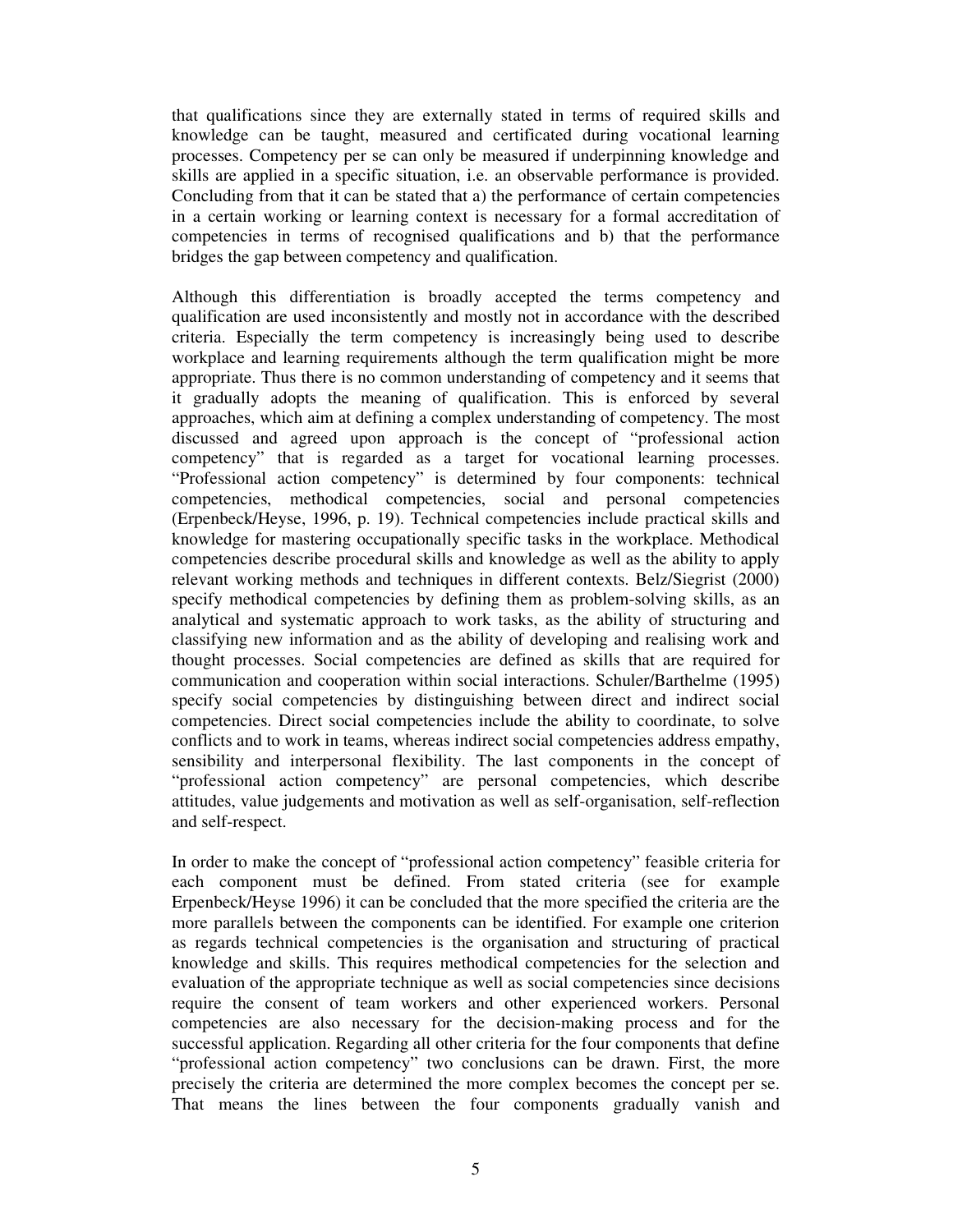interdependencies become obvious. Thus for a successful performance in terms of "professional action competency" the interdependent development and application of all components is required. Second, due to its complexity the concept of "professional action competency" can only be regarded as an ideal type of competency, which can be used as a target for professional actions. Thus it can function as a means of measurement for the individual progress in vocational learning processes gradually approaching "professional action competency".

### *Competency-based training in the German ICT sector*

In order to approach "professional action competency" learning processes must be modified, since vocationally based processes seem to disregard the integration of different competency components by concentrating on technical skills and knowledge associated with a vocation. Attempts to modernise existing vocational learning processes have been undertaken especially in the ICT sector, where a new type of vocational profile was implemented in the late 1990s (Borch/Schwarz, 1999, p. 16). The background of the implementation has been a rapid rise of new information and communication technologies putting forth new requirements for respective qualifications and vocational learning processes (Deissinger, 2004, p. 89). However not only the quality of VET has to increase in order to meet the new requirements of the ICT sector but also the quantity of skilled workers. According to Petersen/Wehmeyer (2001, pp. 2) there is a loss of approximately 150,000 skilled workers, which is likely to reach 300,000 unless initiatives are undertaken to improve the situation. Thus companies demand a broadly based reform approach to vocational learning processes assuring that processes are up to date with new technologies and flexible when it comes to economic and social changes. Furthermore companies demand training courses that are designed more individually so that training can be conducted more efficiently and focused on the needs of both companies and learners. The demands of the companies are included in the design of the new training profiles (Müller/Häussler/Sonnek, 2000, p. 8) due to the fact that the ICT sector needs new qualifications and processes, which are not bound to traditional structures, as it is the case in traditionally rooted economic sectors. Thus it is unsurprising that it is the ICT sector that makes the first attempts to modify the vocational principle in terms of new professional profiles.

The main objective behind the new profiles is to integrate dynamic and flexible features. This is realised by defining two parts of the vocational learning process, namely a core part with compulsory training modules and a flexible part with optional modules that allow the individual to specialise in vocational subjects within a certain area (Baethge, 2001, p. 63). Both compulsory and optional units are derived from the respective work processes and thus are no longer restricted to one vocation or one functional department of the company. In addition to the focus on work processes rather than vocations a so called "customer-oriented service qualification" is requested for the ICT sector (Müller/Häussler/Sonnek, 1997, pp. 13). The learner must be able to approach customers and deal with customer's needs individually by providing a customer-oriented solution. Thus supplementary to the relevant technical skills personal, social and methodical competencies are addressed. The advantage of such a flexible and open structure as it is aimed at in the ICT sector is the adaptability to technological and economic changes and the reduction of bureaucratic complexity when it comes to changes of curricula. Furthermore the transition between and transparency of vocational areas are enhanced through the opportunity of combining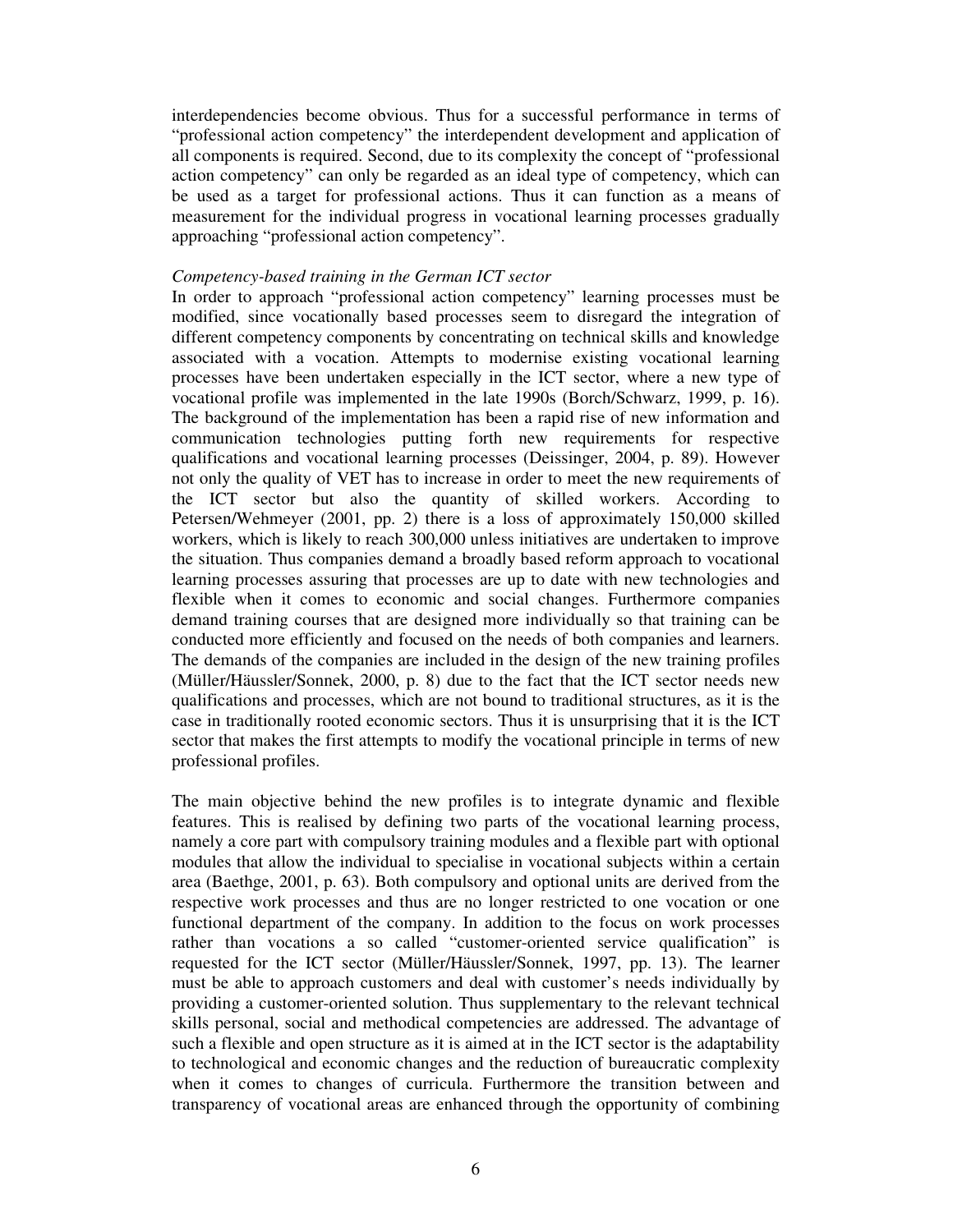for example technical and trading skills in the flexible part of the learning process. The new structure also enables the individual to specialise in fields of personal interest and to follow an individual career path. Besides the curricular and organisational structure of the ICT qualifications assessment procedures are modified. As in other vocational training courses final assessment contains written and oral examinations, in which the ability to exert a vocation must be demonstrated. However, the new ICT qualifications require an additional piece of work (*Projektarbeit*), which is a full or partial project within a greater context and deals with a current problem that is important and usable for the company (ibid, pp. 20). Thus the practical relevance of this project work is stressed and reveals the increasing influence of companies on vocational learning processes. However, although the new structure is successfully implemented in the ICT sector (Petersen/Wehmeyer, 2001, p. 208), a broad implementation in other more traditional occupations would require major changes especially on the organisational and institutional level.

## *Competency-based training and the vocational principle*

Owing to the space constraints of this paper a complex comparison of competencybased training and the vocational principle on all three levels of the VET system cannot be provided. However, important differences and similarities of the two concepts on the level of the learning processes can be summarised as follows:

- The vocational principle aims at complex, homogeneous and systematic learning processes that result in a recognised and formally accredited qualification as it is determined in the training regulation (*Ausbildungsordnung*) and in the 1969 Vocational Training Act (*Berufsbildungsgesetz*).
- Competency-based training is modularised, outcome-based and client-focused (Misko, 1999, p. 23). This leads to heterogeneous learning processes bringing forth formally and non-formally accredited qualifications, as it is determined in a national qualifications framework.
- According to the vocational principle curricula, learning targets and assessment are standardised for each vocation, which means that all learners seeking a certain vocation have to fulfil the same requirements and undergo the same learning process in terms of time and content.
- According to the philosophy of competency-based training curricula, learning targets and assessment are standardised in terms of workplace relevant competencies, which means that all learners seeking a national vocational qualification have to fulfil the requirements of the specific unit of competency. The content of the units are determined, whereas the duration and sequence of the units might differ.
- The vocational principle requires binding professional standards that are determined for each vocation (Deissinger, 1998, p. 249).
- Competency-based training requires competency standards that are determined for and across national vocational qualifications (Misko, 1999, p. 9).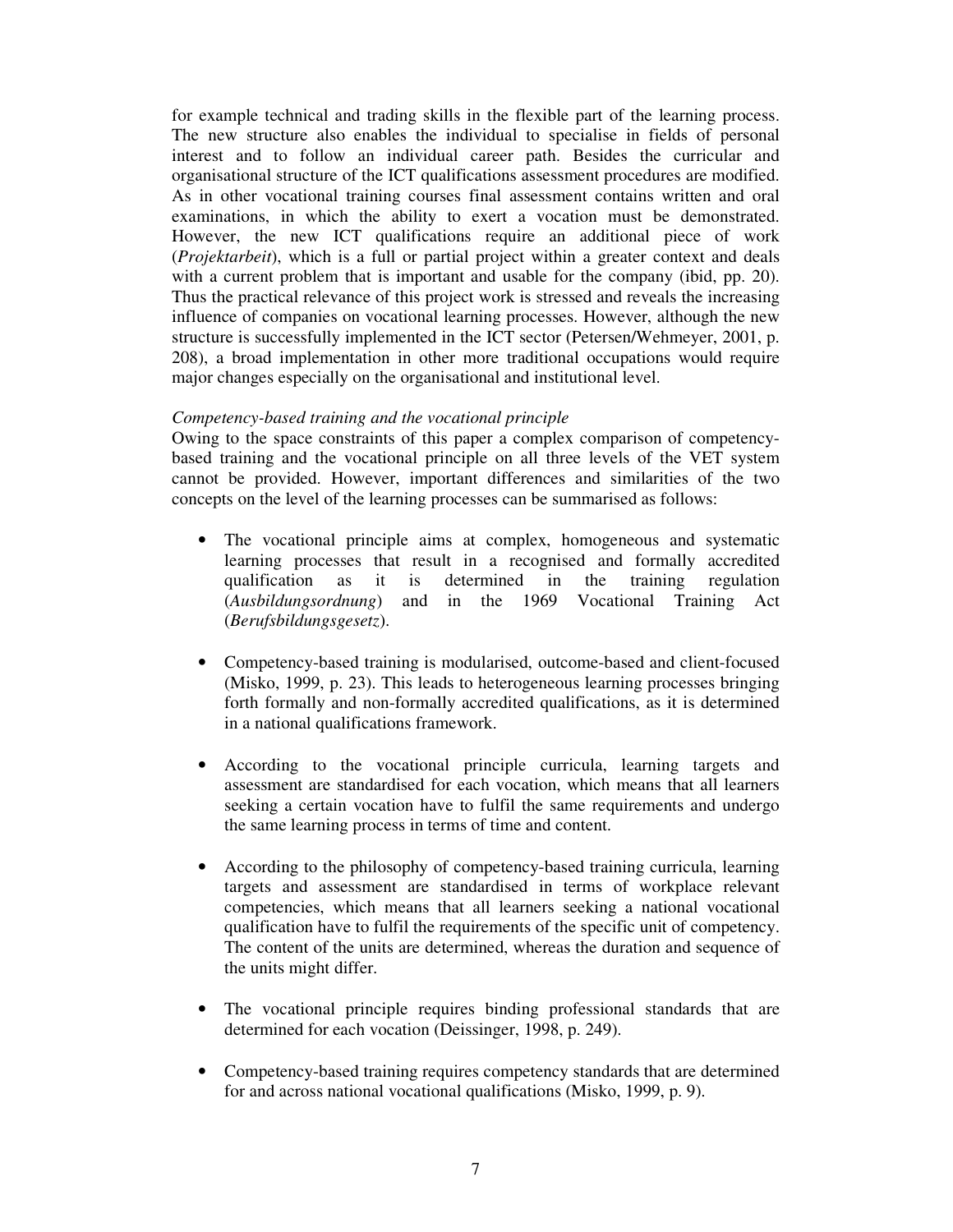- Although the vocational principle stresses on skills "around the workplace" (Harney, 1985; Deissinger, 1998) underpinning theoretical knowledge is also required to carry out a profession. The duality of theory and practice is realised in the duality of learning sites, i.e. the learning process is conducted both on the job and off the job (vocational schools).
- Competency-based training focuses on "knowledge, skills, values and attitudes required to provide further evidence of the attainment of competence" (Misko, 1999, p. 4). Thus theoretical knowledge and practical skills are incorporated in competency-based training, however both components can either be acquired entirely and partially on-the-job or off-the-job.
- The vocational principle does not explicitly imply generic skills and although different concepts of key qualifications/competencies are discussed (Mertens, 1974; Erpenbeck/Heyse, 1996; Belz/Siegrist, 2000) the compatibility of the concepts with the vocational principle is not sufficiently achieved yet.
- Competency-based training integrates key competencies e.g. language, literacy and numeracy in a system of nationally recognised vocational qualifications (Misko, 1999, pp. 4).

The presented differences reflect some basic discrepancies between the vocational principle and the philosophy of competency-based training, however there are certain similarities between the two concepts. First, the high degree of regulation and standardisation resulting from the vocational principle and its "organising function" (Deissinger, 1998) is gradually being reduced by allowing companies latitude in the design of vocational learning processes (Borch/Schwarz, 1999; Müller/Häussler/Sonnek, 1997). Second, the introduction of compulsory and optional modules in the ICT qualifications shows how the complex and rigid structure of the vocational principle is being changed in order to have a rudimentarily modularised, open and flexible way of achieving vocational qualifications. The opportunity to specialise in certain subjects is provided, which results in a way to individualise training courses. Consequently the degree of standardisation and regulation is reduced. Third, the vocational principle is gradually focusing more on work processes rather than vocations as it is the case in competency-based training, which is also a sign for more flexibility and adaptability to respond to economic and technological changes.

# **Conclusion**

The vocational principle is accounted as the underlying philosophy of the German VET system, however the increasing criticism indicates that the principle as such is subject to change. Critics argue that the learning processes based on the vocational principle are "no longer feasible in a rapidly-changing economy" (Miller Idriss, 2002, p. 473). Vocational learning processes should rather be significantly modified by a modular approach that cuts across various vocations and is therefore less restrictive and more flexible. In this context the competency debate entered German VET research by introducing the concept of "professional action competency" as a target for new flexible and individualised learning processes. The concept addresses not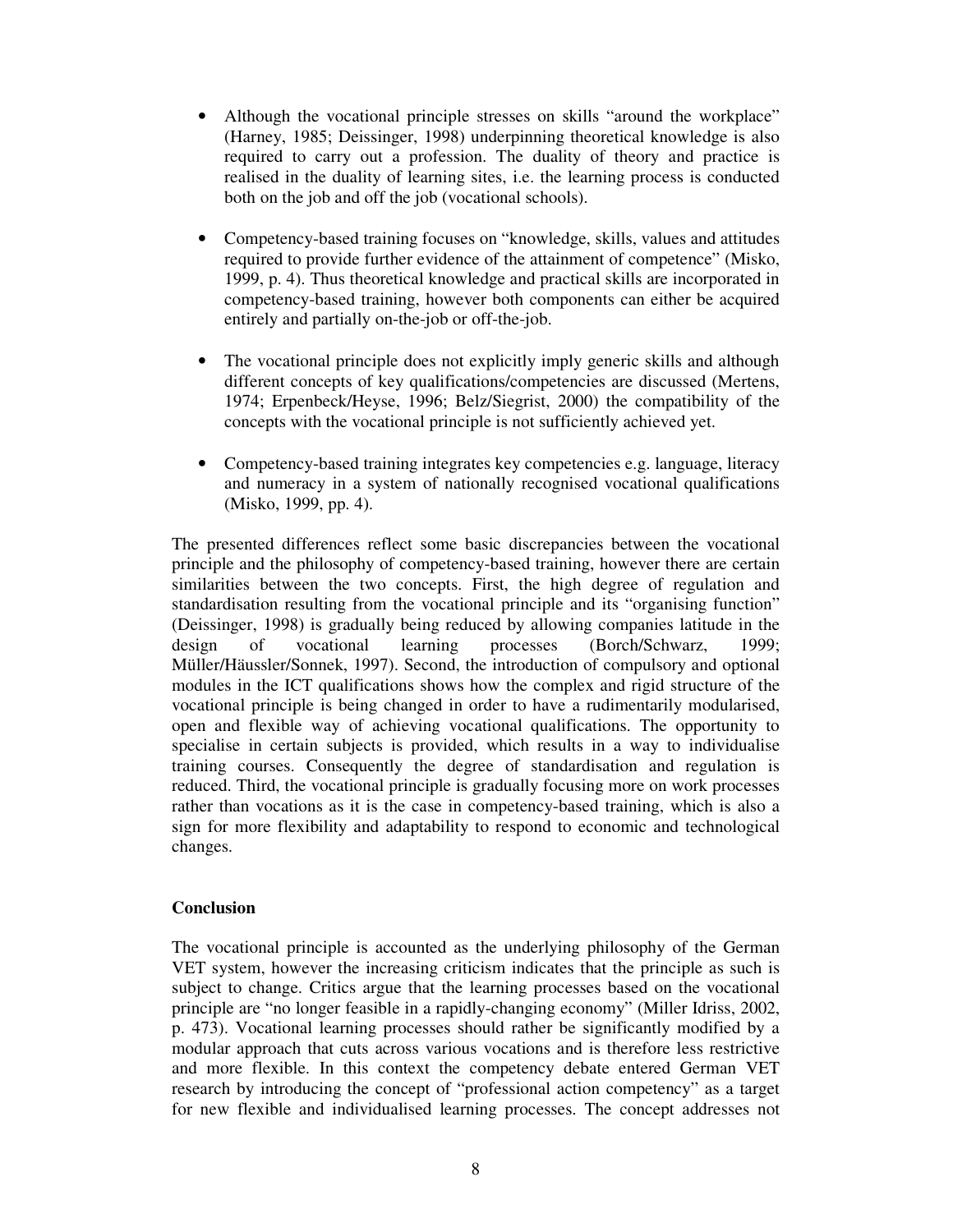only the didactical level by demanding more generic or key competencies but also the organisational level by demanding more flexibility concerning curricula and assessment. Thus the vocational principle that is so deeply rooted in the German VET system on the macro and meso level and has traditionally shaped vocational learning processes seems to be challenged by modular and competency-based approaches. This is enforced by the increasing deficits of the German VET system such as a lack of training places<sup>1</sup> (Deissinger/Hellwig, 2004), the decreasing commitment of companies to VET and the inability to keep up with the need for skilled workers in many emerging sectors (Miller Idriss, 2002, p. 477). Nevertheless a complete shift from the vocational principle to competency-based training is neither anticipated nor feasible. However including aspects of a competency-based approach such as flexibility and partial modularisation in accordance with the main ideas of the vocational principle is a realistic target and necessary for the German VET system to maintain a high quality and competitive workforce.

# **References**

Baethge, M. (2001). 'Beruf – Ende oder Transformation eines erfolgreichen Ausbildungskonzepts?', in Kurtz, T. (ed.), *Aspekte des Berufs in der Moderne*, Opladen, pp. 39-68.

Belz, H./Siegrist, M. (2000). *Kursbuch Schlüsselqualifikationen: ein Trainingsprogramm*, Freiburg.

Borch, H./Schwarz, H. (1999). 'Zur Konzeption und Entwicklung der neuen IT-Berufe' in Borch, H. et al. (ed.), *Best Practice: Gestaltung der betrieblichen Ausbildung in den neuen IT-Berufen: Umsetzungsbeispiele aus Klein-, Mittel- und Großbetrieben*, Bielefeld.

Deissinger, T. (1996). 'Germany's Vocational Training Act: Its Function as an Instrument of Quality Control within a Tradition-based Vocational Training System', *Oxford Review of Education*, vol. 22, pp. 317-336.

Deissinger, T. (1998). *Beruflichkeit als "organisierendes Prinzip" der deutschen Berufsausbildung*, Marktschwaben.

Deissinger, T. (2004). Germany's system of vocational education and training: challenges and modernisation issues, *International Journal of Training Research*, vol. 2, no. 1, pp. 76-99.

Deissinger, T./Hellwig, S. (2004). Initiatives and strategies to secure training opportunities in the German vocational education and training system, *Journal of Adult and Continuing Education*, vol. 10, no. 2, pp. 160-174.

Erpenbeck, J./Heyse, V. (1996). 'Berufliche Weiterbildung und berufliche Kompetenzentwicklung', in Arbeitsgemeinschaft QUEM (ed.),

 $<sup>1</sup>$  At the beginning of the training year 2004/2005 about 31,200 young people could not find a training</sup> place despite initiatives by the government and employers. For further information see http://www.bibb.de/de/15600.htm.